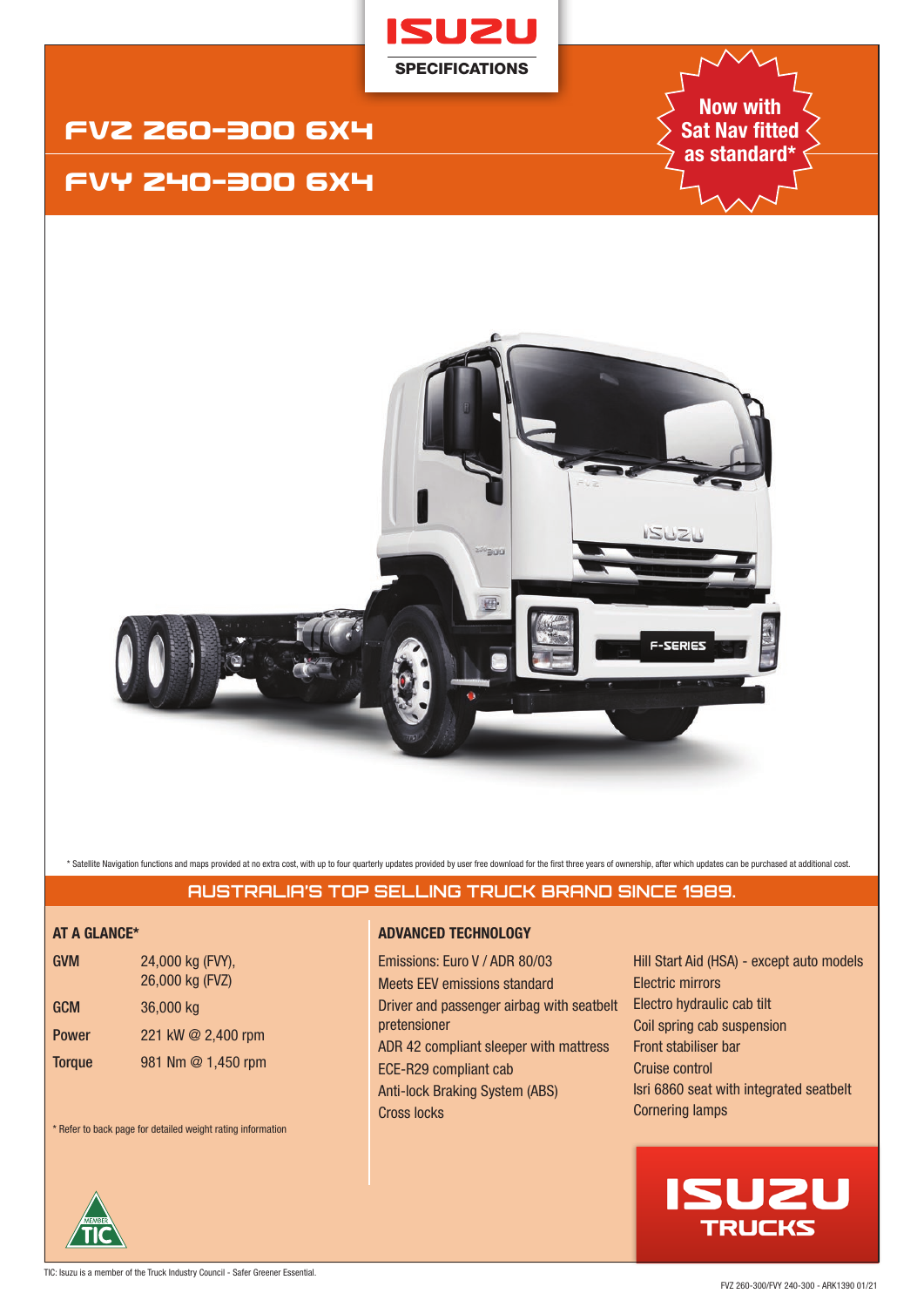# FVZ 26O-3OO 6X4

# FVY 24O-3OO 6X4

# **DRIVELINE AND CHASSIS SPECIFICATIONS**

### **ENGINE: ISUZU 6HK1-TCS**

| Type:                           |              | 6 cylinder 24 valve SOHC         |  |  |  |  |
|---------------------------------|--------------|----------------------------------|--|--|--|--|
| Displacement:                   |              | 7,790 cc                         |  |  |  |  |
| <b>Compression Ratio:</b>       |              | 17.5:1                           |  |  |  |  |
| <b>Bore x Stroke:</b>           |              | 115 x 125 mm                     |  |  |  |  |
| Max power                       | (DIN-NET):   | 221 kW (296 HP) @ 2,400 RPM      |  |  |  |  |
|                                 | (JIS Gross): | 228 kW (306 HP) @ 2,400 RPM      |  |  |  |  |
| (DIN-NET):<br><b>Max torque</b> |              | 981 Nm (724 lb.ft) @ 1,450 RPM   |  |  |  |  |
|                                 | (JIS Gross): | 1,014 Nm (748 lb.ft) @ 1,450 RPM |  |  |  |  |

**Induction system:** Electronically controlled variable nozzle turbocharger with air-to-air intercooler.

**Fuel injection:** Direct injection high pressure common rail system. **Emission control system:** Cooled EGR with exhaust Diesel Particulate Diffuser (DPD). ADR 80/03 (Euro V) compliant. EEV compliant.

# **CLUTCH (MANUAL TRANSMISSION MODEL)**

• Air assisted hydraulic control. Single plate 381 mm diameter.

• Total lining area: 1,363 cm²

# **TRANSMISSION**

#### **ZF 9 S 1110 TO**

- 9 speed with air assisted shift.
- Synchromesh on gears 1-8. Repeat 'H' shift pattern.
- PTO provision at rear of transmission case.

| • Gear ratios (:1) Crawler: 9.48 |                                              |  |  |  |     |     |     |     |  |  |
|----------------------------------|----------------------------------------------|--|--|--|-----|-----|-----|-----|--|--|
|                                  | 1st 2nd 3rd 4th 5th                          |  |  |  | 6th | 7th | 8th | Rev |  |  |
|                                  | 6.58 4.68 3.48 2.62 1.89 1.35 1.00 0.75 8.97 |  |  |  |     |     |     |     |  |  |

# **ALLISON 3500 SERIES (auto model)**

- 6 speed automatic. 5th generation electronic controls with adaptive shift.
- Allison long life TranSynd synthetic fluid.
- LHS and top PTO openings on transmission bellhousing. Engine driven PTO drive gear.

| • Gear ratios $(1)$ |      |      |      |      |      |      |  |  |  |  |
|---------------------|------|------|------|------|------|------|--|--|--|--|
| 1st                 | 2nd  | 3rd  | 4th  | 5th  | 6th  | Rev  |  |  |  |  |
| 4.59                | 2.25 | 1.54 | 1.00 | 0.75 | 0.65 | 5.00 |  |  |  |  |

# **AXLES**

**Front:** MERITOR

• FG941 reverse Elliot I-beam. 6,600 kg capacity.

**Rear:** MERITOR

- MT40-144GP (manual model), MT44-144GP (auto model). Tandem axle set, 20,000 kg capacity.
- Driver controlled inter-axle lock and cross locks on both axles.
- Drive ratio: 6.142:1 (manual model), 6.428:1 (auto model)

# **SUSPENSION**

### **Front:**

- Single stage alloy steel taper-leaf springs.
- Double acting hydraulic shock absorbers. Stabiliser bar.

#### **Rear (FVZ 260-300):**

- Multi-leaf springs with Isuzu 6 rod and trunnion location system.
- **Rear (FVY 240-300):**
- Hendrickson HAS460 airbag. 18,100 kg capacity at ground.
- Outboard mounted double acting shock absorbers.

# **BRAKES**

- Meritor 'Q-Plus' dual circuit full air 'S-cam' front and rear drum brakes with auto slack adjusters.
- ABS.



- Hill Start Aid (HSA) except auto models.
- Front drum size: 419 x 127 mm
- Rear drum size: 419 x 178 mm
- Spring park brake acting on all rear wheels.
- Air controlled exhaust brake.
- Air dryer.

### **STEERING**

- Power assisted recirculating ball steering.
- Gear ratio: 22.4:1
- Turns lock to lock: 5.4
- Maximum angle: 45° (inside wheel) / 35° (outside wheel)

#### **WHEELS AND TYRES**

- 22.5 x 8.25 ten stud ISO standard steel wheels.
- **Steer axle:** 295/80R22.5 152/148M Michelin X Multi Z Tubeless.
- **Drive axle:** 11R22.5 148/145L Michelin X Multi D Tubeless.
- Maximum tyre rating:
	- Steer axle: 7,100 kg
		- Tandem drive axle set: 23,200 kg
- Spare wheel and X Multi Z tyre assembly. Winch type carrier (except FVZ medium).

# **CHASSIS FRAME**

- Cold rivetted ladder frame with parallel side rails.
- Frame sidemember material:
	- **MWB / MLWB:** HT540A, **LWB:** SAPH440
- Frame dimensions:

#### **MWB / MLWB:**

Side rail (mm): 254x85x8.0, Rear frame width (mm): 850 **LWB:** 

Side rail (mm): 258x85x10, Rear frame width (mm): 850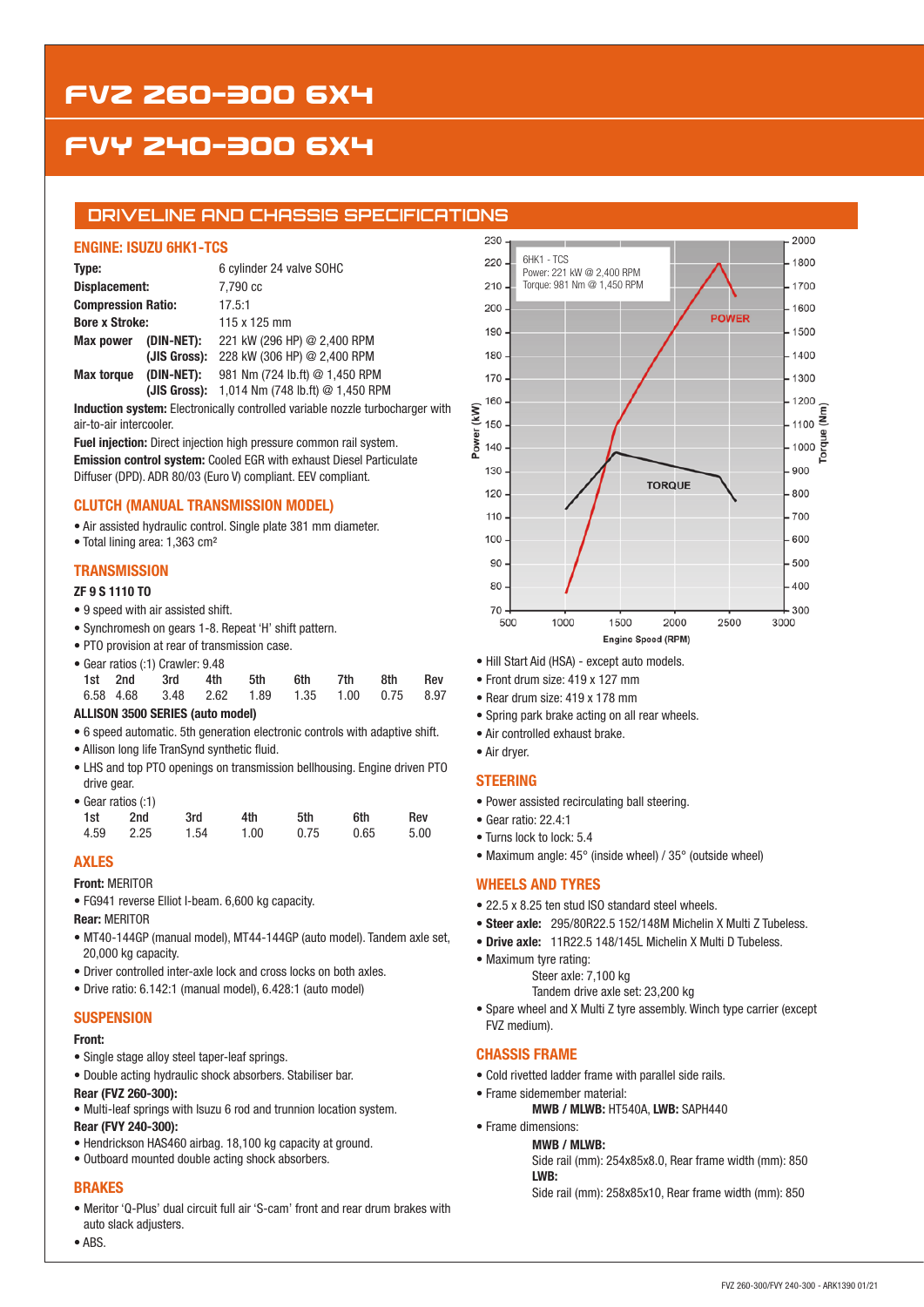#### **FUEL TANK**

- Frame mounted fuel tank. 200L steel (FVZ MWB / FVZ AUTO / FVY AUTO), 400L aluminium (FVZ LONG / FVY LWB with manual transmission).
- Lockable fuel cap.

# **ELECTRICAL SYSTEM**

- 24 volt electrical system.
- 90 amp alternator.
- 24 volt, 5.0 kW starter motor.
- 2 x 115E41L (651 CCA) batteries connected in series.
- Underdash CAN interface unit and connector. SAE J1939 protocol. Facilitates connection to a Fleet Management System (FMS) (not supplied)

# **CABIN SPECIFICATIONS AND APPOINTMENTS**

#### **CAB EXTERIOR**

- All steel construction with electro-hydraulic cab tilt. High tensile steel used for cab underframe.
- Complies with ECE-R29 cab strength standard.
- Full floating cab with coil spring suspension and hydraulic shock absorbers.
- Heavy duty non slip entry steps.
- 90° opening internally reinforced front doors.
- Water spray suppression guards and front mudflaps.
- Laminated windscreen with shade band.
- Two speed windscreen wipers, with intermittent wipe mode.
- Halogen multi-reflector headlamps incorporating turn signals and front foglamps. Additional door mounted side indicator lamps.
- Combination brake, turn, reverse and marker lamps, registration plate illumination lamps. Extended wiring harness. Reverse alarm.
- Roof-mounted clearance lamps.
- Heated and powered exterior main mirrors with flat glass and additional powered convex "spot" mirrors.
- Chrome grille.
- Body coloured steel air dam bumper with side cornering lamps.
- FUPD underun bar complies with ECE-R93.

#### **CAB INTERIOR**

- Isri 6860 air suspension driver's seat with pneumatic lumbar support, height, rake and automatic weight adjustment.
- Front passenger adjustable bucket seat and front centre seat with folding seat back.
- 3-point lap sash seatbelts in all outboard seating positions. Driver seatbelt with pre-tensioner integrated with driver seat. Outboard front passenger seatbelt fitted with pre-tensioner. Centre seat lap belts.
- ADR 42 compliant sleeper with mattress.
- Driver and outboard front passenger airbag.
- Door and roof pillar entry assist grips.
- Full interior trim, padded roof lining and vinyl floor covering. Driver and passenger windscreen header storage shelf.
- Tilt/Telescopic adjustable steering column, soft feel urethane steering wheel.
- Electric windows.
- Central locking with remote keyless entry and immobiliser.
- Twin cup holders. 24V cigarette lighter. Dashboard hook.
- Front door mounted storage pockets and driver's side ashtray.
- Centre console box with storage tray. Fold down storage tray behind centre seat backrest.
- Fully integrated auto control air conditioning and heater/demister with 4-speed fan and outlets for windscreen, side windows, face and floor.
- Fluorescent type interior lamp with On/Door/Off switch.
- 2 DIN, two speaker multimedia unit with 6.2" LCD capacitive touch screen. 1.6GHz processor with Android operating system. DAB+ digital radio and fully integrated Bluetooth with voice recognition. Inbuilt PDF, photo and movie viewer. Internet radio accessible via smartphone. 32GB internal file storage. USB and auxilliary input connection provisions. Firmware and map updates possible via smartphone.
- DIN sized compartment for storage or for CB radio installation.

# **ISUZU SATELLITE NAVIGATION**

Integrated with multimedia unit. Displayed information includes:

- Points of interest and Isuzu truck dealer locations.
- Road safety alerts.
- Speed limits and traffic signals.
- Route selection based on entered information such as vehicle weight and dimensions.

#### **DRIVER CONTROLS**

- Key-operated engine start/stop and steering lock. Engine idle speed control.
- HSA slow/fast engagement control and on/off switch except auto model.
- DPD regeneration.
- Interaxle lock and cross lock engage switches.
- Pushbutton gear selection control (auto model).
- **Left side combination stalk:** Windscreen wipers, washers and exhaust brake.
- **Right side combination stalk:** Turn signals, headlamps and cruise control.

#### **INSTRUMENTATION**

- Electronically driven speedometer and tachometer. Digital odometer with integrated dual tripmeter. Engine coolant temperature, fuel level and air pressure gauges.
- **Warning lamps:** Check engine, oil pressure, low coolant level, ABS, SRS airbag, alternator charge, service brakes, park brake, seat belt unfastened, low air pressure, low fuel level, cab lock.
- **Indicator lamps:** HSA (except auto models), warm up system, high beam, DPD status, exhaust brake, turn signals, inter-axle lock, cruise control.
- Gear selection display (auto model).
- Multi information display. Shows service intervals, vehicle systems status, instantaneous and average fuel consumption, DPD bar chart, hourmeter, voltmeter, time/day/date and includes 40-120km/h adjustable vehicle speed warning.

#### **OPTIONS AND GENUINE ACCESSORIES**

Include the following (extra cost, request a brochure and further details from your Isuzu dealer):

#### **Multimedia unit:**

- Supports up to five camera inputs. One low light capable digital camera and rear microphone input active when reversing. Four analogue cameras.
- Reversing sensors.
- Tyre pressure monitoring system.
- **Other:**
- Airbag compatible bullbar.
- Air deflector.

# **ISUZU CARE**

Isuzu Care gives truck owners access to products and services including Roadside Assist, Service Agreements, Extended Care, Extended Isuzu Assist and the Isuzu Care Centre. Call 1800 035 640.